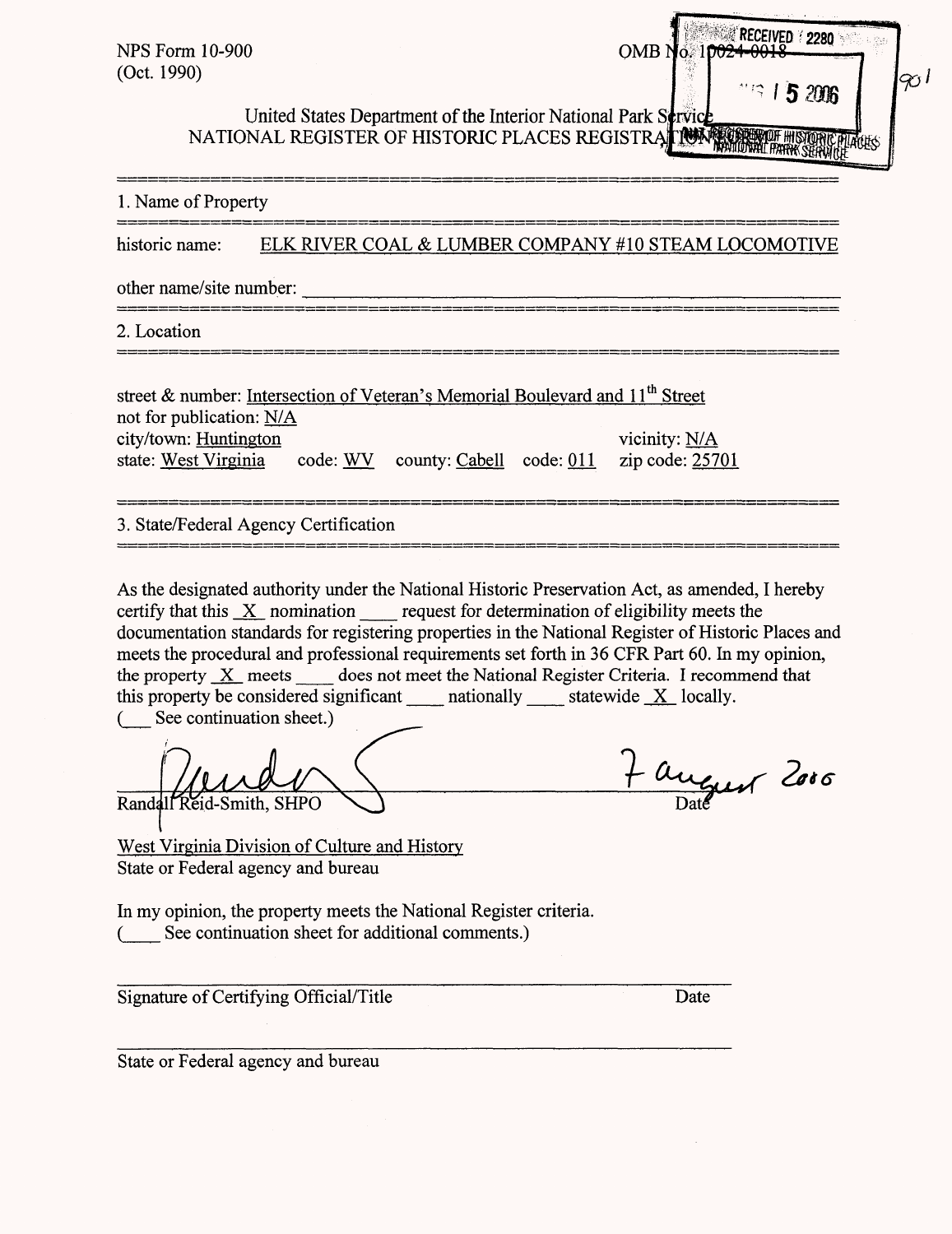Elk River Coal & Lumber Company #10 Steam Locomotive Name of Property

 $\hat{\boldsymbol{\beta}}$ 

Cabell, West Virginia County and State

|              | 4. National Park Service Certification                                                                                                                                                                                                                                                                   |                                                                                  |                                                             |
|--------------|----------------------------------------------------------------------------------------------------------------------------------------------------------------------------------------------------------------------------------------------------------------------------------------------------------|----------------------------------------------------------------------------------|-------------------------------------------------------------|
|              | I, hereby certify that this property is:<br>entered in the National Register<br>See continuation sheet.<br>determined eligible for the<br>National Register<br>See continuation sheet.<br>determined not eligible for the<br>National Register<br>removed from the National Register<br>other (explain): | Signature of Keepor                                                              | Date of Action                                              |
|              | 5. Classification<br>Ownership of Property:                                                                                                                                                                                                                                                              | Category of Property:                                                            |                                                             |
|              | (Check as many boxes as apply)<br>private<br>$X$ public-local<br>public-State<br>public-Federal                                                                                                                                                                                                          | (Check only one box)<br>building(s)<br>district<br>site<br>X structure<br>object |                                                             |
|              | Number of Resources within Property<br>(Do not include previously listed resources in the count.)                                                                                                                                                                                                        |                                                                                  |                                                             |
| Contributing |                                                                                                                                                                                                                                                                                                          | Noncontributing                                                                  | buildings<br>sites<br>structures<br>objects<br><b>TOTAL</b> |
|              | Name of related multiple property listing N/A                                                                                                                                                                                                                                                            |                                                                                  |                                                             |

Number of contributing resources previously listed in the National Register  $0$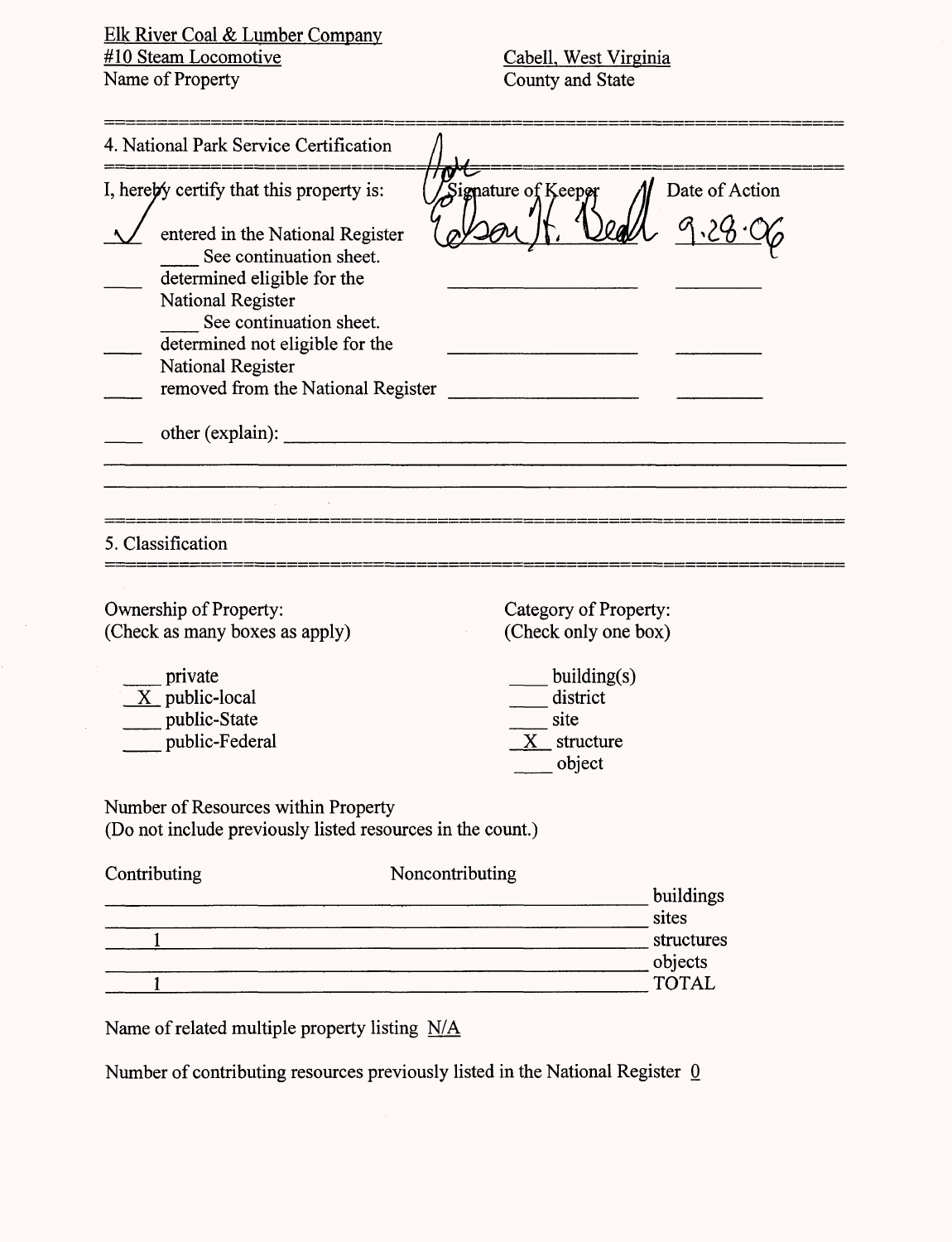#### 6. Function or Use

| <b>Historic Functions</b>              |  |
|----------------------------------------|--|
| Transportation/Rail-related/Locomotive |  |

**Current Functions** Other/Static Locomotive Display

#### 7. Description

Architectural Classification Materials

OTHER: 2-8-2 Class locomotive

| Foundation: | N/A          |
|-------------|--------------|
| Walls:      | N/A          |
| Roof:       | N/A          |
| Other:      | <b>Steel</b> |

Narrative Description (See continuation sheets)

#### 8. Statement of Significance

Applicable National Register Criteria

(Mark "X" in one or more boxes for the criteria qualifying the property for National Register listing.)

 $X$  A Property is associated with events that have made a significant contribution to the broad patterns of our history.

\_\_\_ B Property is associated with the lives of persons significant in our past.

X C Property embodies the distinctive characteristics of a type, period, or method of construction or represents the work of a master, or possesses high artistic values, or represents a significant and distinguishable entity whose components lack individual distinction.

D Property has yielded, or is likely to yield, information important in prehistory or history.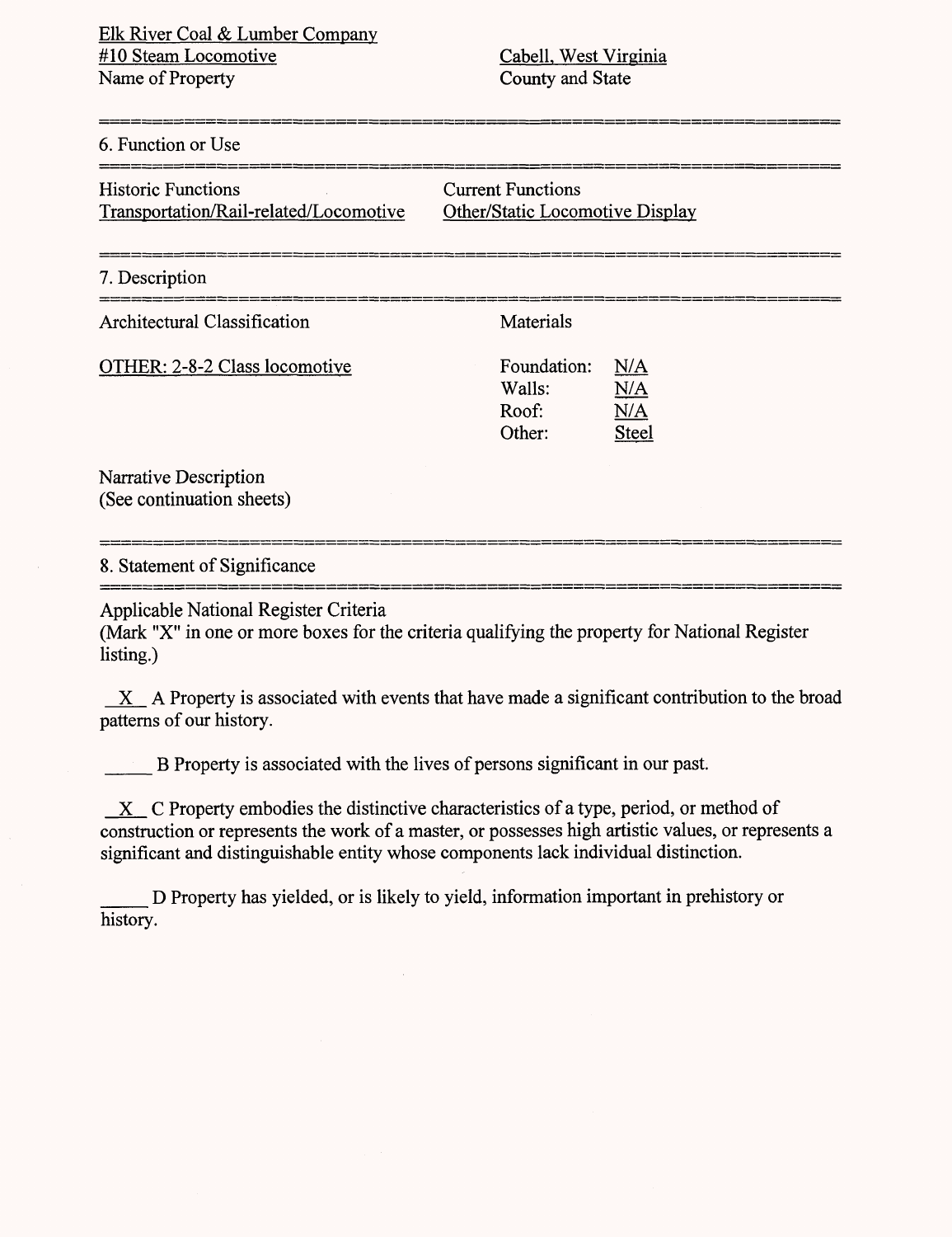Elk River Coal & Lumber Company<br>#10 Steam Locomotive Name of Property County and State

Cabell, West Virginia

Criteria Considerations (Mark "X" in all the boxes that apply.)

Property is:

A owned by a religious institution or used for religious purposes.

B removed from its original location.

\_\_\_ C a birthplace or grave.

D a cemetery.

\_\_\_ E a reconstructed building, object, or structure.

\_\_\_ F a commemorative property.

G less than 50 years of age or achieved significance within the past 50 years.

Areas of Significance TRANSPORTATION ENGINEERING

Period of Significance 1924-1956

Significant Dates 1924

Significant Person (Complete if Criterion B is marked above)

Cultural Affiliation  $N/A$ 

Architect/Builder American Locomotive Company, Schenectady, NY

Narrative Statement of Significance (See Continuation Sheet)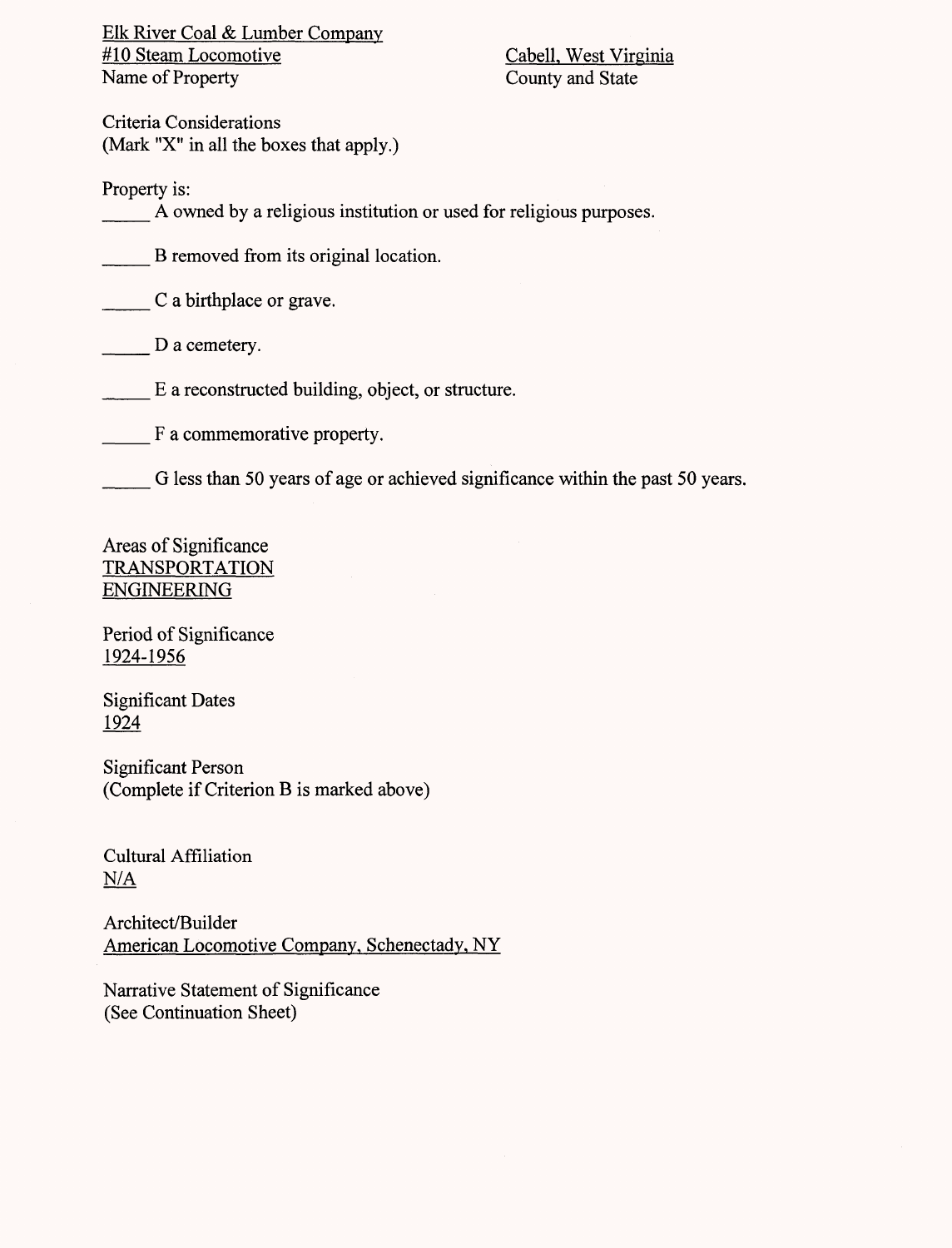Elk River Coal & Lumber Company #10 Steam Locomotive CabelL West Virginia Name of Property County and State

# 9. Major Bibliographical References

### Bibliography

(Cite the books, articles, and other sources used in preparing this form on one or more continuation sheets.)

Previous documentation on file (NPS):

preliminary determination of individual listing (36 CFR 67) has been requested.

- \_\_\_ previously listed in the National Register
- \_\_\_ previously determined eligible by the National Register
- designated a National Historic Landmark
- \_\_\_ recorded by Historic American Buildings Survey *#*\_\_\_\_\_\_\_\_
- recorded by Historic American Engineering Record #

Primary location of additional data:

- \_\_\_ State Historic Preservation Office
- Other State agency
- Federal agency
- \_\_\_ Local government

University

X Other

Name of Repository: Greater Huntington Park and Recreation District

10. Geographical Data

Acreage of Property: 1/10 of an acre

UTM References (Place additional UTM references on a continuation sheet.)

Quad Map Name: Huntington, West Virginia

| <u> 17</u> | 374216       | 4253586  |
|------------|--------------|----------|
|            | Zone Easting | Northing |

Verbal Boundary Description (See continuation sheet)

Boundary Justification (See continuation sheet)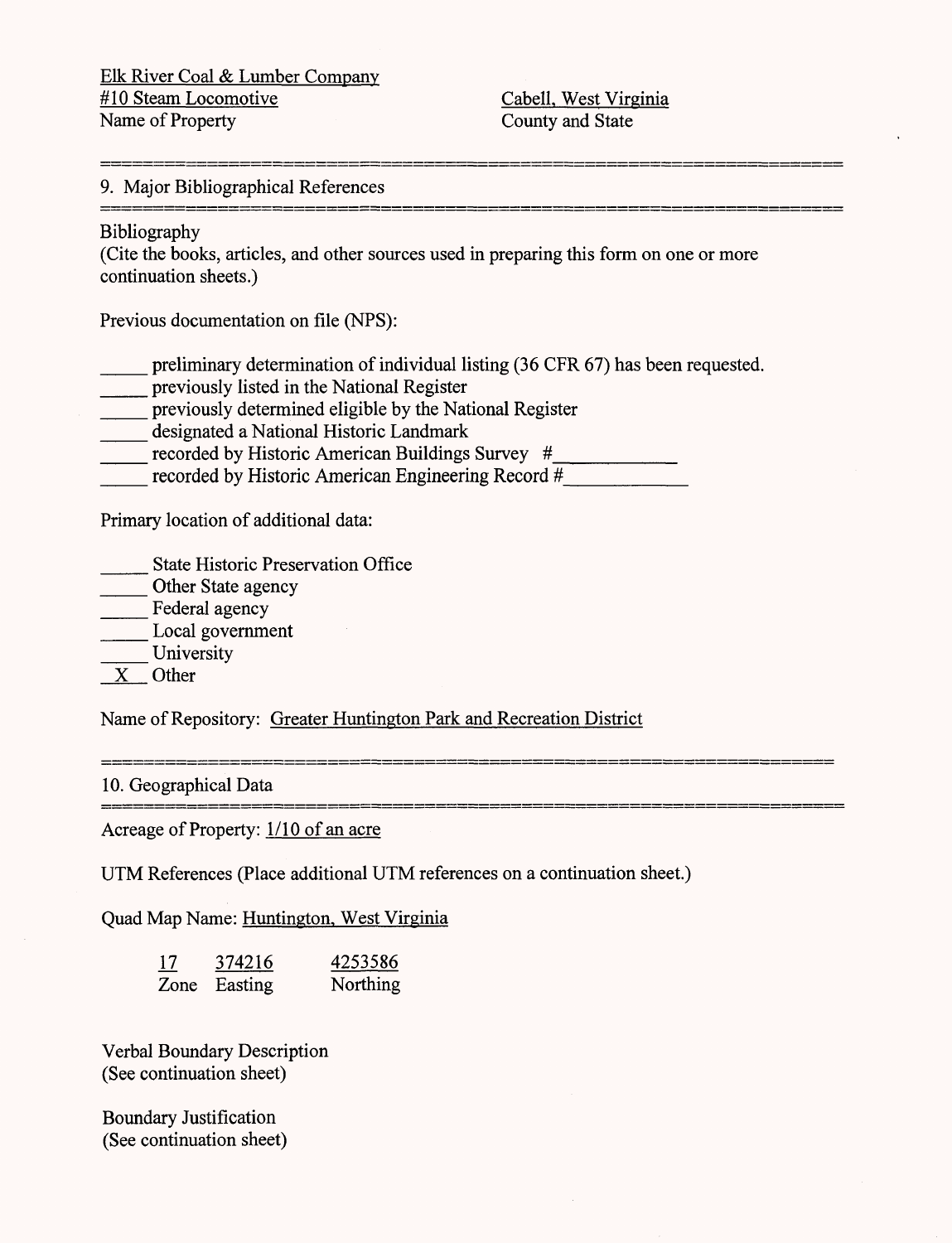\_\_\_\_\_\_\_\_\_\_\_\_\_\_\_\_\_\_\_\_\_\_\_\_\_\_\_\_\_\_

#### 11. Form Prepared By

Name/Title: Thomas F. Lambert

| Organization: Collis P. Huntington Railroad Historical Society, Inc. Date: July 12, 2005 |  |
|------------------------------------------------------------------------------------------|--|
|------------------------------------------------------------------------------------------|--|

Street & Number: 26 Nedra Drive Telephone: 304 736-7349

City or Town: Barboursville State: WV ZIP: 25504

Property Owner<br>==========================

Name: Greater Huntington Park and Recreation District

Street & Number: 210 11<sup>th</sup> Street Telephone: 304 696-5954

City or Town: Huntington State: West Virginia Zip: 25701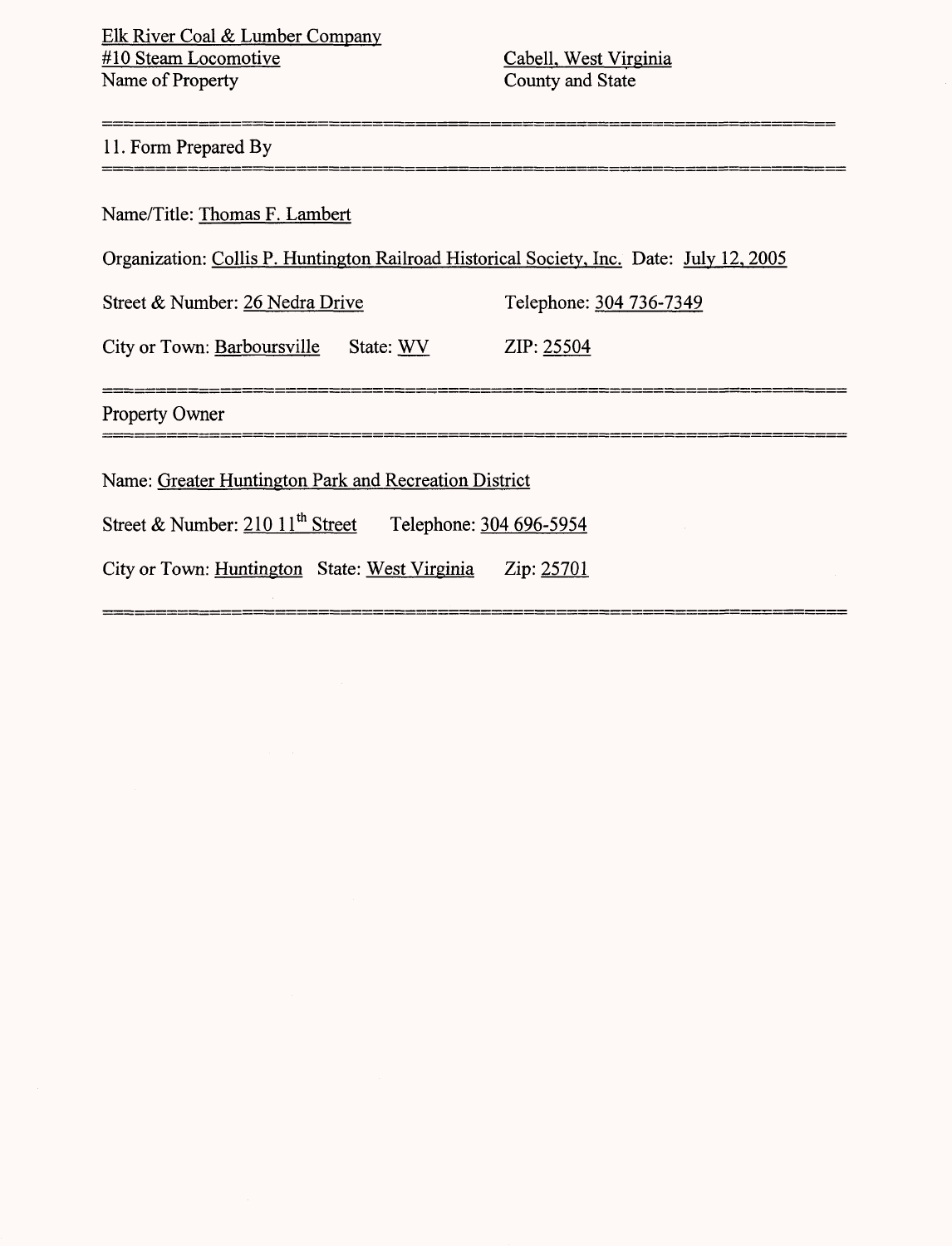United States Department of the Interior National Park Service

NATIONAL REGISTER OF HISTORIC PLACES CONTINUATION SHEET

| Elk River Coal & Lumber Company |                       |  |
|---------------------------------|-----------------------|--|
| #10 Steam Locomotive            | Cabell, West Virginia |  |
| Name of Property                | County and State      |  |
| Section number                  | Page                  |  |

Architectural Description:

The setting of the *#10* is urban in character. The locomotive is displayed on a segment of track immediately adjacent to a National Register-listed Baltimore & Ohio railroad station and freight house, known since the 1970s as "Heritage Village". Originally, the locomotive worked in the industrial environment of the Elk River Coal & Lumber Company's holdings in Clay County. Prior to its duty in Clay County, the locomotive served on the Toledo, Angola, and Western Railroad in Ohio. Structurally, the locomotive is comprised of steel billets, castings, and sheets riveted into complex assemblies.

Principle dimensions/statistics of the 2-8-2 class are as follows:<sup>1</sup>

| Class                  | 282-202                     |
|------------------------|-----------------------------|
| Road Number            | 100                         |
| <b>Builder</b>         | American Locomotive Company |
|                        | Schenectady, NY             |
| Date                   | April, 1924                 |
| <b>Building Order</b>  | S-1465                      |
| Shop Number            | 65430                       |
| Tractive power, simple | 37,800                      |
| Factor of adhesion     | 4.1                         |
| Wheel base             |                             |
| Engine and Tender      | 58' 10 3/4"                 |
| Weight: Lbs.           |                             |
| Drivers                | 155,000                     |
| Engine truck           | 17,000                      |
| Trailer                | 30,000                      |
| Engine Total           | 202,000                     |
| Est. Engine and tender | 323,000                     |
| Firebox, Type          | Wide                        |
| Length                 | 95'5/8"                     |
| Width                  | 75"4"                       |

<sup>&</sup>lt;sup>1</sup> Archives from Collis P. Huntington Railroad Historical Society, Huntington, WV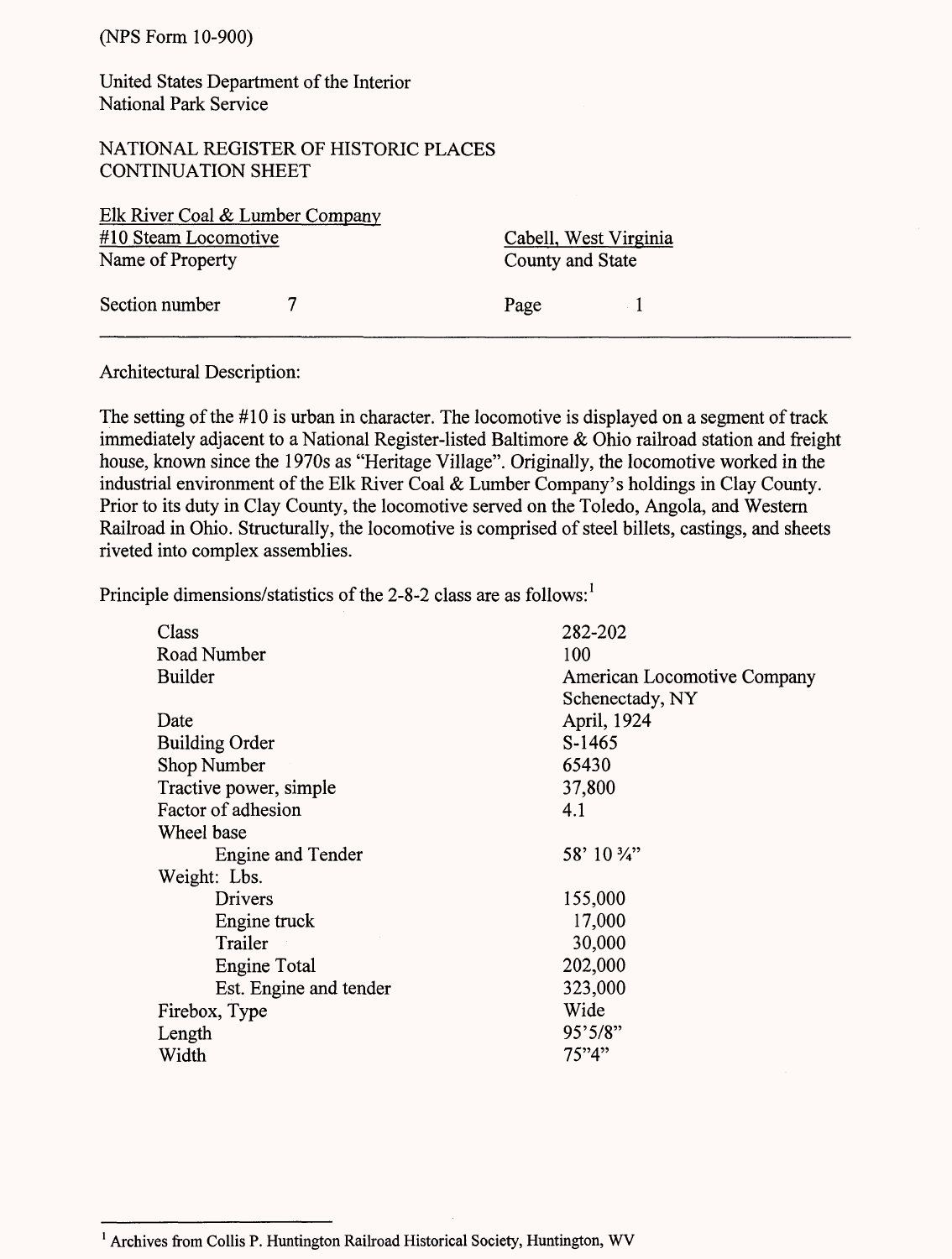United States Department of the Interior National Park Service

## NATIONAL REGISTER OF HISTORIC PLACES CONTINUATION SHEET

| Elk River Coal & Lumber Company<br>#10 Steam Locomotive<br>Name of Property |      | Cabell, West Virginia<br>County and State |
|-----------------------------------------------------------------------------|------|-------------------------------------------|
| Section number<br>$\overline{7}$                                            | Page | $\overline{2}$                            |
| Thickness                                                                   |      |                                           |
| Crown                                                                       |      | 3/8"                                      |
| Tube                                                                        |      | $\frac{1}{2}$                             |
| <b>Sides</b>                                                                |      | 3/8"                                      |
| <b>Back</b>                                                                 |      | 3/8"                                      |
| Door                                                                        |      | 3/8"                                      |
| <b>Heating Surface</b>                                                      |      |                                           |
| Tubes                                                                       |      | 3,295 sq ft.                              |
| Firebox                                                                     |      | 160 sq. $ft$                              |
| Arch tubes                                                                  |      | 23 sq. ft.                                |
| Total heating surface                                                       |      | 3,478                                     |
| Grate area                                                                  |      | $50$ sq. ft.                              |
| <b>Wheels Driving Diameter</b>                                              |      |                                           |
| Outside tire                                                                |      | 50"                                       |
| Center diameter                                                             |      | 44"                                       |
| Man Material                                                                |      | Cast steel                                |
| Engine truck                                                                |      | 30"                                       |
| Trailing                                                                    |      | 36"                                       |
| Tender                                                                      |      | 33"                                       |
| <b>Brakes</b>                                                               |      |                                           |
| Operating                                                                   |      | Westinghouse                              |
| Driver                                                                      |      | American                                  |
| Tender                                                                      |      | Westinghouse                              |
| Pump                                                                        |      | $9 - 91/2$                                |
| Reservoir                                                                   |      | 2'18 1/2" x 120                           |
| Tender                                                                      |      |                                           |
| Frame                                                                       |      | Channel                                   |
| Tank style                                                                  |      | Water leg                                 |
| Capacity                                                                    |      | 6,000 gallons                             |
| <b>Bituminous</b> coal                                                      |      | 8 tons                                    |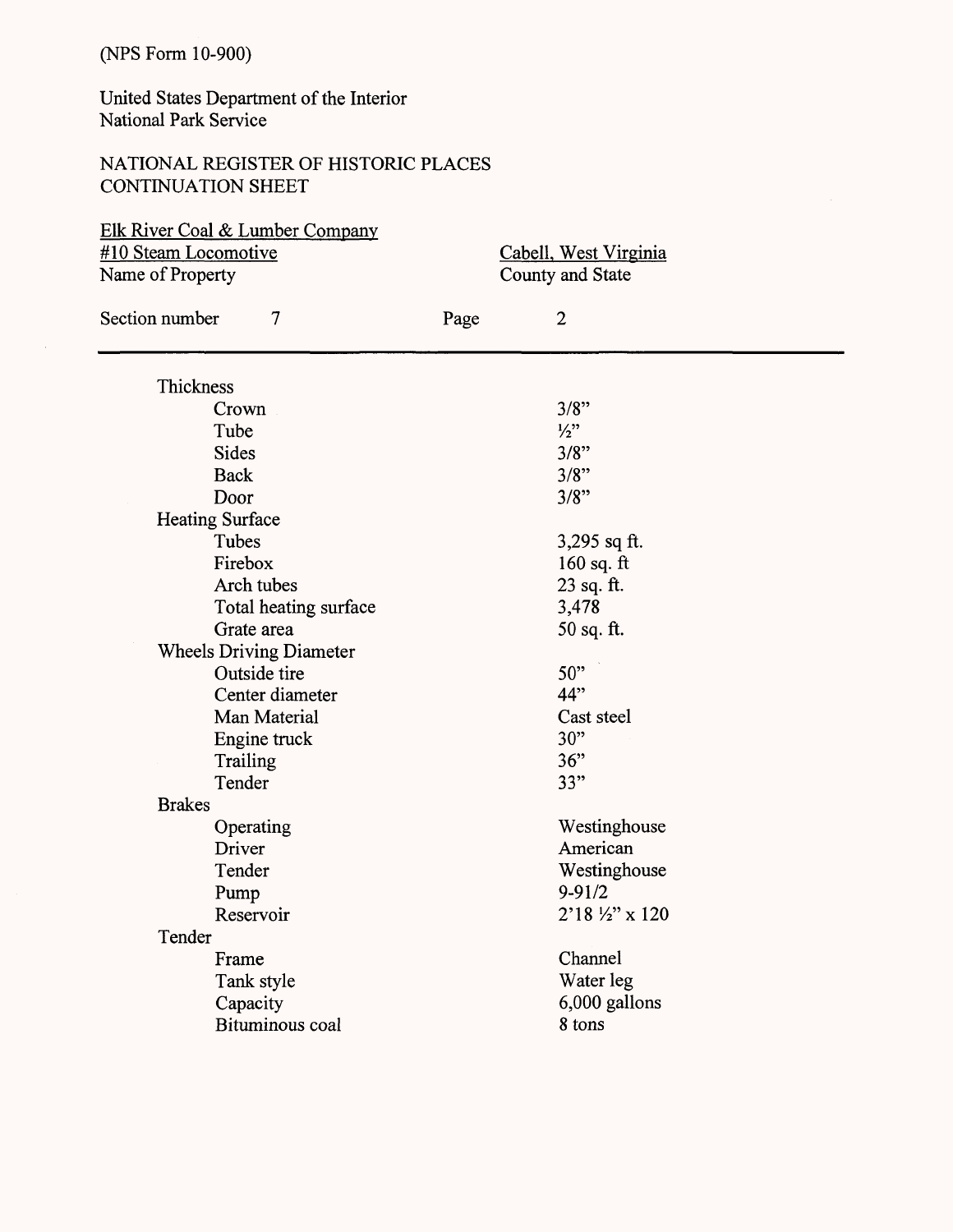United States Department of the Interior National Park Service

NATIONAL REGISTER OF HISTORIC PLACES CONTINUATION SHEET

| Elk River Coal & Lumber Company |        |                       |
|---------------------------------|--------|-----------------------|
| #10 Steam Locomotive            |        | Cabell, West Virginia |
| Name of Property                |        | County and State      |
| Section number                  | Page 3 |                       |

Statement of Significance:

The Elk River Coal & Lumber Company *#10* is significant under Criterion A for Transportation, and under Criterion C for Engineering. The *#10* typifies the type of small, light-duty locomotive designed to serve short-lines and specialty carriers in the early  $20<sup>th</sup>$  century. The locomotive is additionally significant as survivor of the age of short-line steam in rural, mountainous central West Virginia. The *#10* operated from 1950 to 1959 on the Buffalo Creek & Gauley Railroad (BC&G), an operation built to serve the coal and timber interests of the Elk River Coal  $\&$ Lumber Company. The BC&G became a mecca for railfans in the early 1960s as it was a late steam-powered holdout, long after most carriers had converted to Diesel locomotives.

The American Locomotive Company's #100 steam locomotive, a Mikado type, Class 2-8-2, was built in Schenectady, NY and was shipped on April 1, 1924 to the Toledo, Angola and Western Railroad, Toledo, Ohio (TA&W). ALCO Products got its start in Schenectady, NY in 1848 when John Ellis and Platt Potter and others established a locomotive factory. The needed \$50,000 was raised by subscription, and the Schenectady Locomotive Engine Manufactory was built. During the Civil War, Schenectady supplied at least eighty-four locomotives for the U. S. Military Railroad. They also produced the famous 4-4-0 "Jupiter", which figured into the Promontory Point celebration of the first transcontinental railroad. In 1955, the firm changed its name to ALCO Products, Inc., and in 1965 most of its assets were purchased by the Worthington Corp., later Studebaker-Worthington. By 1960, the Schenectady plant was closed. The former ALCO plant in Auburn, NY continues to manufacture parts for ALCO locomotives still in service.<sup>2</sup> The ALCO Schenectady plant produced 126 steam locomotives during its lifetime.<sup>3</sup>

The TA&W was a 10.5 mile switching road and owned just this one locomotive. It was dieselized in December 1949 with a new ALCO S-1 switcher.<sup>4</sup> It was the first railroad in the country to completely dieselize its motive power. The TA&W Railroad's #100 steam locomotive was sold to the Iron & Steel Products, Inc., Chicago, Illinois. They sold it on Purchase Order #GNP-376, dated February 21, 1950 to the Elk River Coal & Lumber Company, Widen, Clay County, West Virginia for \$17,000 of which \$10,000 was paid initially with the \$7,000 balance paid for with check number 11084.<sup>5</sup> The locomotive became ERC&L #10 and was used to haul mine waste from the Rich Run Mine at Widen, WV to the "gob" pile. It never had a caboose because of the short distance from the mine to the "gob pile"

<sup>2</sup> American Locomotive.com

<sup>3</sup> Thompson, John D. ALCO Historical Photos, Albany, NY: Fort Orange Press, 1979

<sup>4</sup> Warden, William E. Buffalo Creek and Gauley, Highland Mills, NY: Ed Grist, INC, 1991

<sup>&</sup>lt;sup>5</sup> Letter from Iron & Steel Products, Inc, dated March 9, 1950 to Elk River Coal & Lumber Co.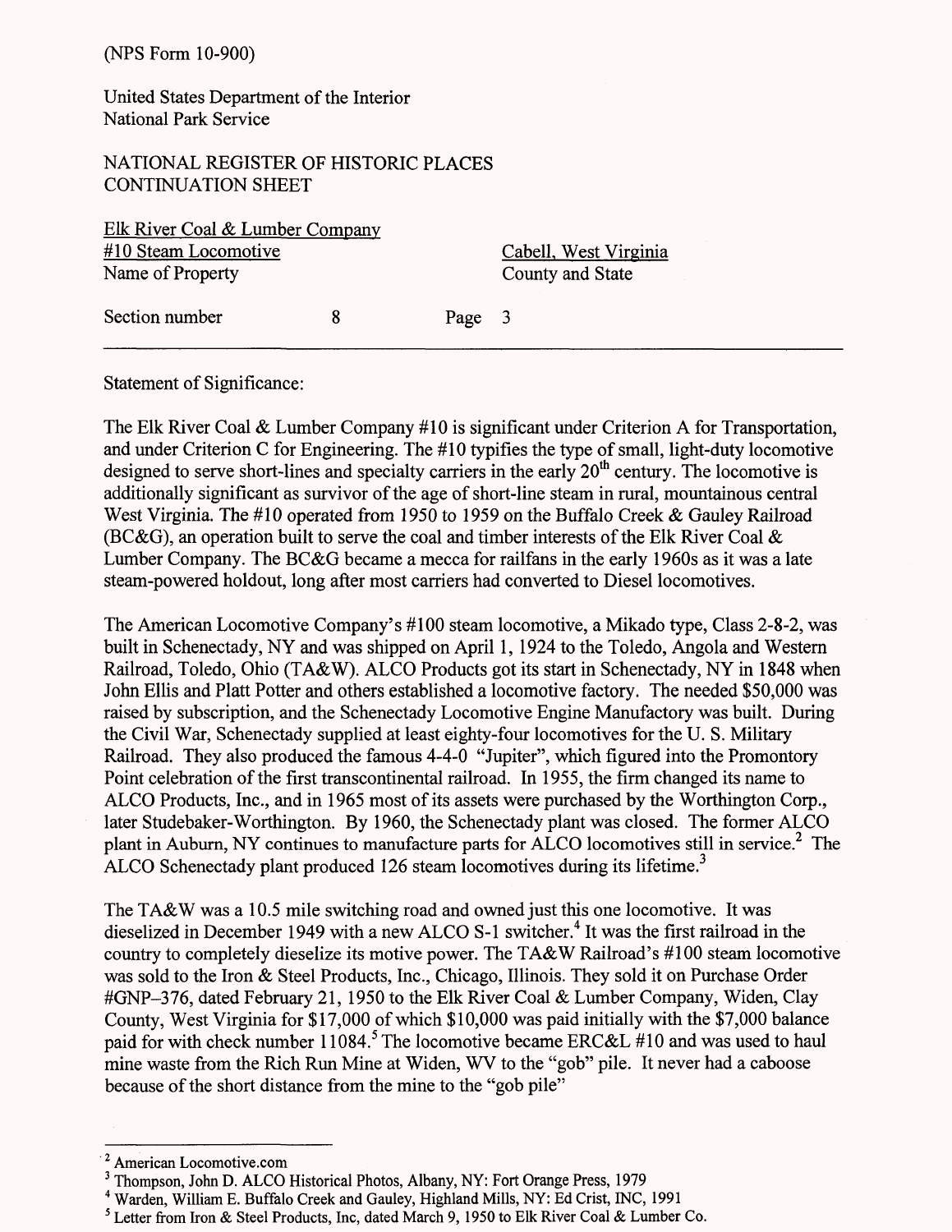(NFS Form 90-100)

United States Department of the Interior National Park Service

NATIONAL REGSTER OF HISTORIC PLACES CONTINUATION SHEET

Elk River Coal & Lumber Company #10 Steam Locomotive Cabell, West Virginia Name of Property County and State

Section number 8 Page 4

On May 29, 1960, the CPHRHS sponsored a railfan trip to the Buffalo Creek and Gauley Railroad, which was owned by the Elk River Coal & Lumber Company. The BC&G's main line was 18.6 miles long. ERC&L *#10* had been taken out of service the fall of 1959 and was stored in working condition on the Widen "gob pile" with the cab boarded up. Some of the railfans found out about the engine being in storage which resulted in them breaking into the cab of #10 and taking anything and everything "railfan collectible".<sup>6</sup>

In June 1961, ERC&L filed for bankruptcy and was bought by Pittson Coal Company.<sup>7</sup> In April 1963, Pittson Coal Company, who was the parent company of ERC&L, gave the locomotive to the Huntington Railway Museum Inc. which was a part of CPHRHS. There is information that exists which indicates Clinchfield Coal Company gave the locomotive to CPHRHS. Clinchfield was a subsidiary of Pittson Coal Company.<sup>8</sup>

On April 26, 1963 several CPHRHS members set out for Dundon to get some of the rods and cranks off of the locomotive in preparation to her move to Huntington, WV. ERC&L #10 began her trip to Huntington, WV on August 12, 1963 from Dundon, WV via the Baltimore & Ohio, New York Central and Chesapeake & Ohio Railroads. En route the NYC had troubles as a covered hopper derailed across Route 119 and Bigley Avenue in Charleston, WV. While en route on the C&O it developed a hot box and had to be set off at Elk Yard to cool off. It made it to Huntington on August 14, 1963 and was moved to the Chesapeake & Ohio's Huntington Locomotive Shops on August 15, 1963 where it was placed in storage.<sup>10</sup> The #10 was moved to Heritage Village on May 17, 1977 under the alias "Baltimore & Ohio 4559" even though it never graced the B&O rails.<sup>11</sup> The #10 was numbered 4559 and painted in the B&O livery in honor of the last B&O steam locomotive to operate in Huntington. The #10 does have a resemblance to a B&O Q-4b, class 2-8-2, but the B&O locomotive would have been trailing a Vanderbilt tender instead of a straight sided tender, and would have made do with one sand dome instead of the two needed to jockey cars from mines to gob piles.<sup>12</sup>

The Thornburg Insurance Agency, in a letter dated October 10, 1977, indicated they would terminate CPHRHS' liability insurance 45 days from the receipt of the letter unless they could be

<sup>6</sup> Email from Larry Fellure

<sup>7</sup> www.steamlocomotive.info

<sup>8</sup> Jason Bostic, WV Coal Association, Charleston, WV

<sup>9</sup> Gondola Gazette, May 24, 1963, Vol. 63. No. 5

<sup>10</sup> Gondola Gazette, August 23, 1963, Vol. 63 No. 8

<sup>&</sup>lt;sup>11</sup> Huntington Advertiser, May 17, 1977, Vol. 177. No. 77

<sup>&</sup>lt;sup>12</sup> Warden, William E. Buffalo Creek and Gauley, Highland Mills, NY: Ed Crist, Inc, 1991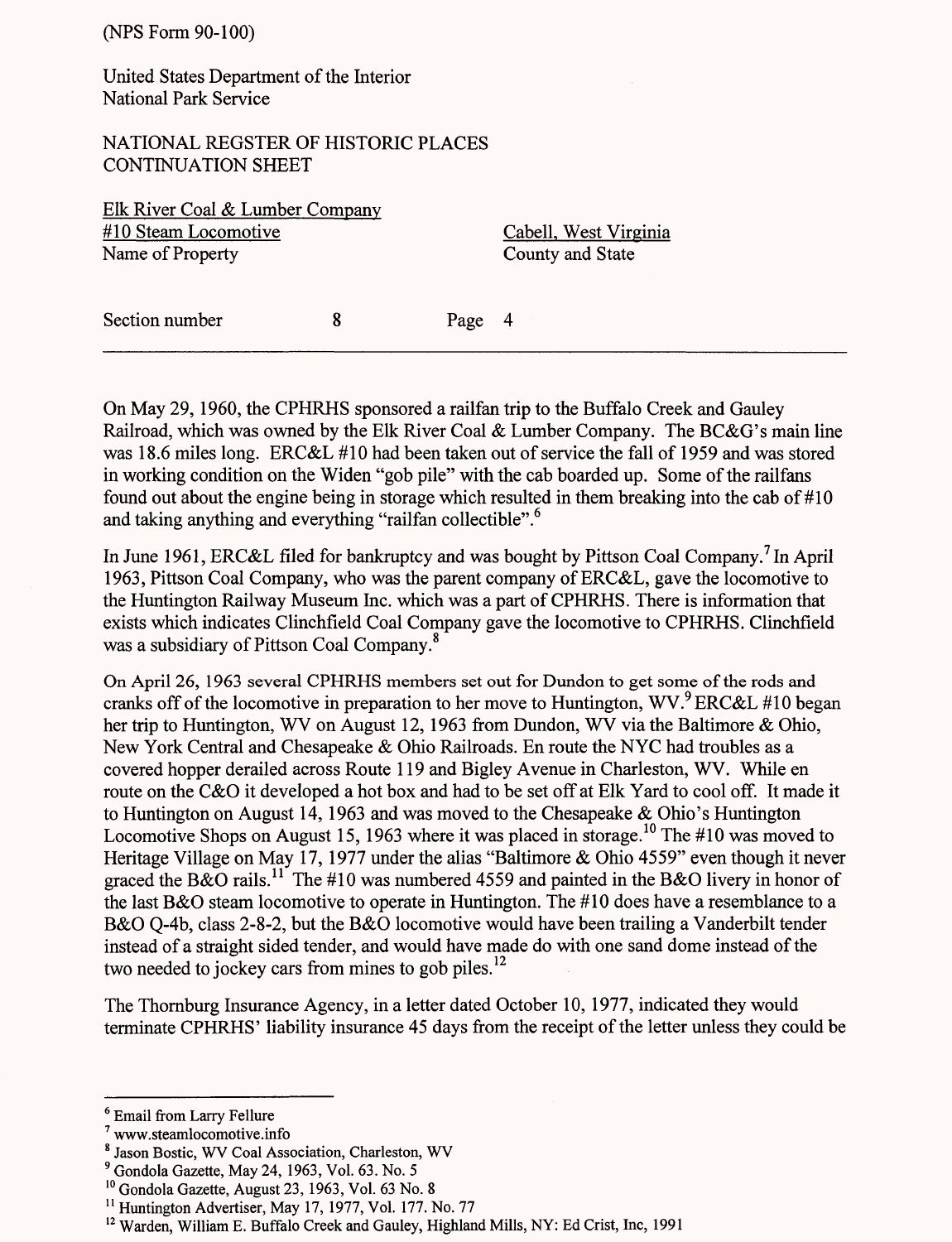United States Department of the Interior National Park Service

## NATIONAL REGISTER OF HISTORIC PLACES CONTINUATION SHEET

| Elk River Coal & Lumber Company |  |                       |  |
|---------------------------------|--|-----------------------|--|
| #10 Steam Locomotive            |  | Cabell, West Virginia |  |
| Name of Property                |  | County and State      |  |
| Section number                  |  | Page                  |  |

relieved of the liability of the ERC&L *#10* steam locomotive. The insurer's concern was related to the area where the locomotive was located not being fenced. The Greater Huntington Park and Recreation District voted at their regular meeting on November 10, 1977 to accept ownership of the ERC&L #10 and the John W. Arrington Pullman car from the CPHRHS.<sup>13</sup> If this transfer of ownership had not taken placed when it did, there was a good possibility that the locomotive would have been scrapped.

Heritage Village was dedicated on September 2,1977 and contained the ERC&L #10, a coal car, a Pullman car and the Bank of Huntington which history says was robbed by the Jesse James' gang.<sup>14</sup> The former B&O passenger station, which was built in 1892 by the Ohio River Railroad when it extended its line to Kenova, WV, is on the National Register of Historic Places, and is a part of Heritage Village.<sup>15</sup>

In August of 2000, the engine was repainted and asbestos removed by Astar Abatement, Inc., of Sissonville, WV. During the course of its restoration, the engine reverted back to its historic lettering as the Elk River Coal and Lumber Company #10.<sup>16</sup>

#### Summary

The Elk River Coal & Lumber Company #10 Steam Locomotive was built by American Locomotive Company in 1924 for the Toledo, Angola and Western Railroad. It was sold to Iron and Steel Products, Inc. who sold it in 1950 to the Elk River Coal & Lumber Company, Widen, WV. ERC&L donated the #10t to the Collis P. Huntington Railroad Historical Society in 1963 who gave it to the Greater Huntington Park and Recreation District in 1977. It currently is a part of Heritage Village in Huntington, WV. The #10 is significant under Criterion A for Transportation and as a representative of the motive power once common on West Virginia's short line railroads. The #10 is additionally significant under Criterion C for Engineering as a representative example of a relatively diminutive 2-8-2 class locomotive, built by the ALCO locomotive works for light duty switching and short line work.

<sup>&</sup>lt;sup>13</sup> Minutes from the November 10, 1977 meeting of the Greater Huntington Park and Recreation District

<sup>&</sup>lt;sup>14</sup> Huntington Advertiser, September 2, 1977, Vol. 177. No 171

<sup>&</sup>lt;sup>15</sup> Greater Huntington Park and Recreation District, Huntington, WV

<sup>&</sup>lt;sup>16</sup> Greater Huntington Park and Recreation District, Huntington, WV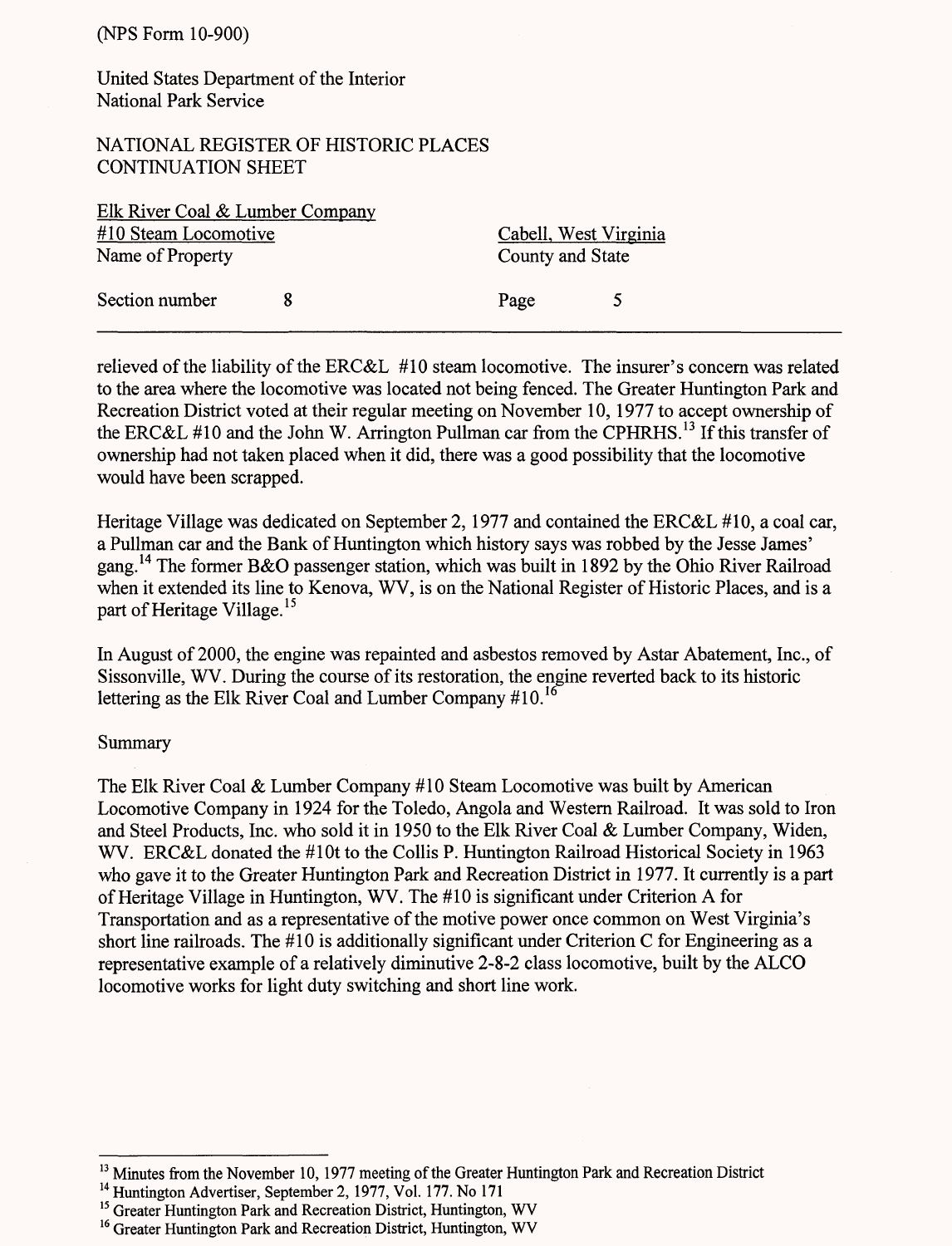United States Department of the Interior National Park Service

NATIONAL REGISTER OF HOSTORIC PLACES CONTNUATION SHEET

| Elk River Coal & Lumber Company |   |                       |
|---------------------------------|---|-----------------------|
| #10 Steam Locomotive            |   | Cabell, West Virginia |
| Name of Property                |   | County and State      |
| Section number                  | Q | Page 6                |

Bibliography

Warden, William E. Buffalo Creek and Gaulev. Highland Mills, NY: Ed Crist, INC, 1991,

Archives of the Collis P. Huntingdon Railroad Historical Society Inc.

www.steamlocomotive.info

Archives of the Greater Huntington Park and Recreation District, Huntingdon, WV

American Locomotive.com

Thompson, Joseph D. ALCO Historical Photos. Albany, NY: Fort Orange Press, 1997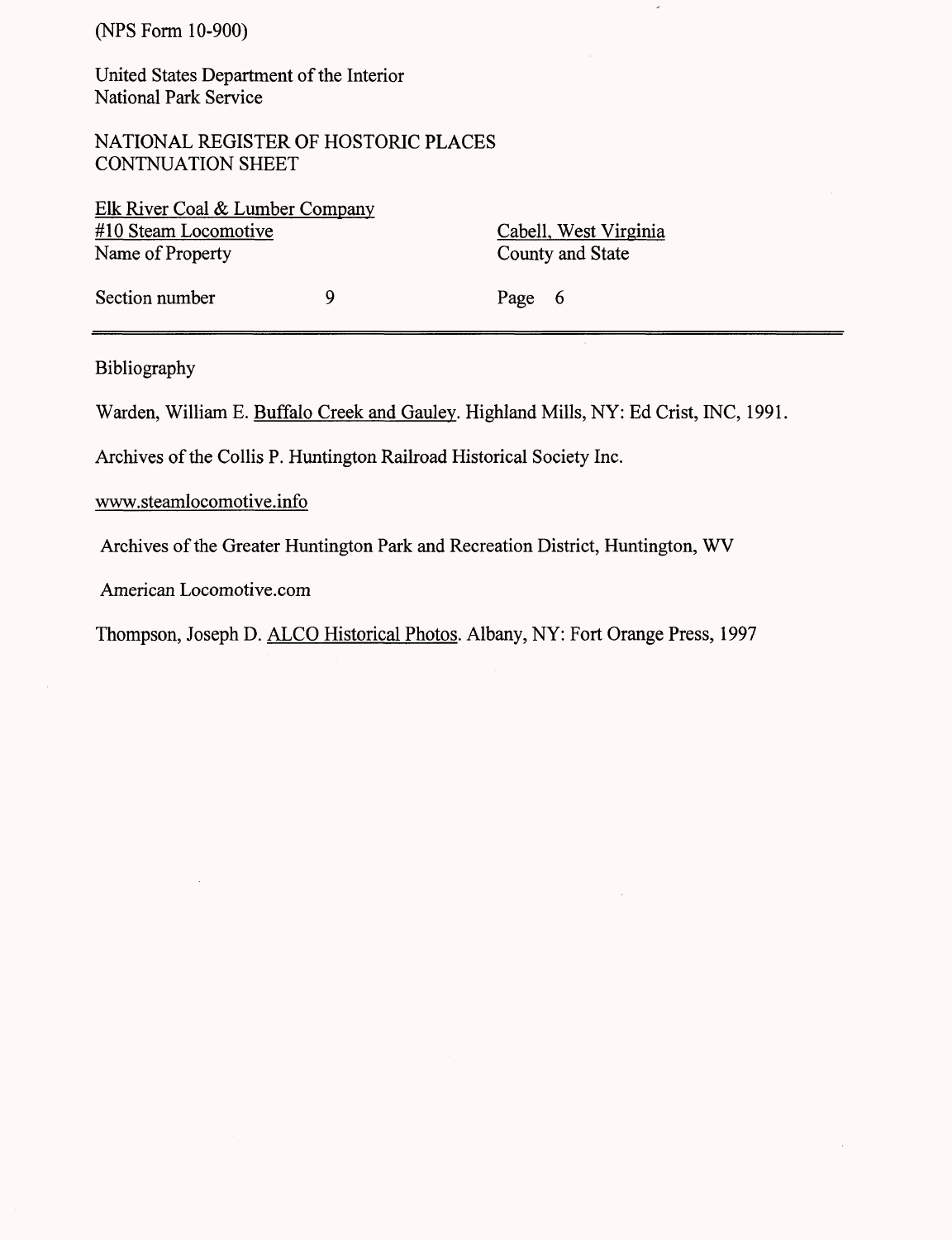United States Department of the Interior National Park Service

NATIONAL REGISTER OF HOSTORIC PLACES CONTNUATION SHEET

 $\bar{\alpha}$ 

Elk River Coal & Lumber Company #10 Steam Locomotive Cabell, West Virginia Name of Property County and State

Section number 10 Page 7

Verbal Boundary Description

The nomination boundary for the Elk River Coal & Lumber Company's #10 Steam Locomotive encompasses only the locomotive and its tender and the track and ground upon which it stands.

Boundary Justification

 $\Delta \sim 10^4$ 

 $\bar{z}$ 

The nomination boundary includes only the locomotive and its tender, excluding the unrelated, static displays of railroad equipment that surround it.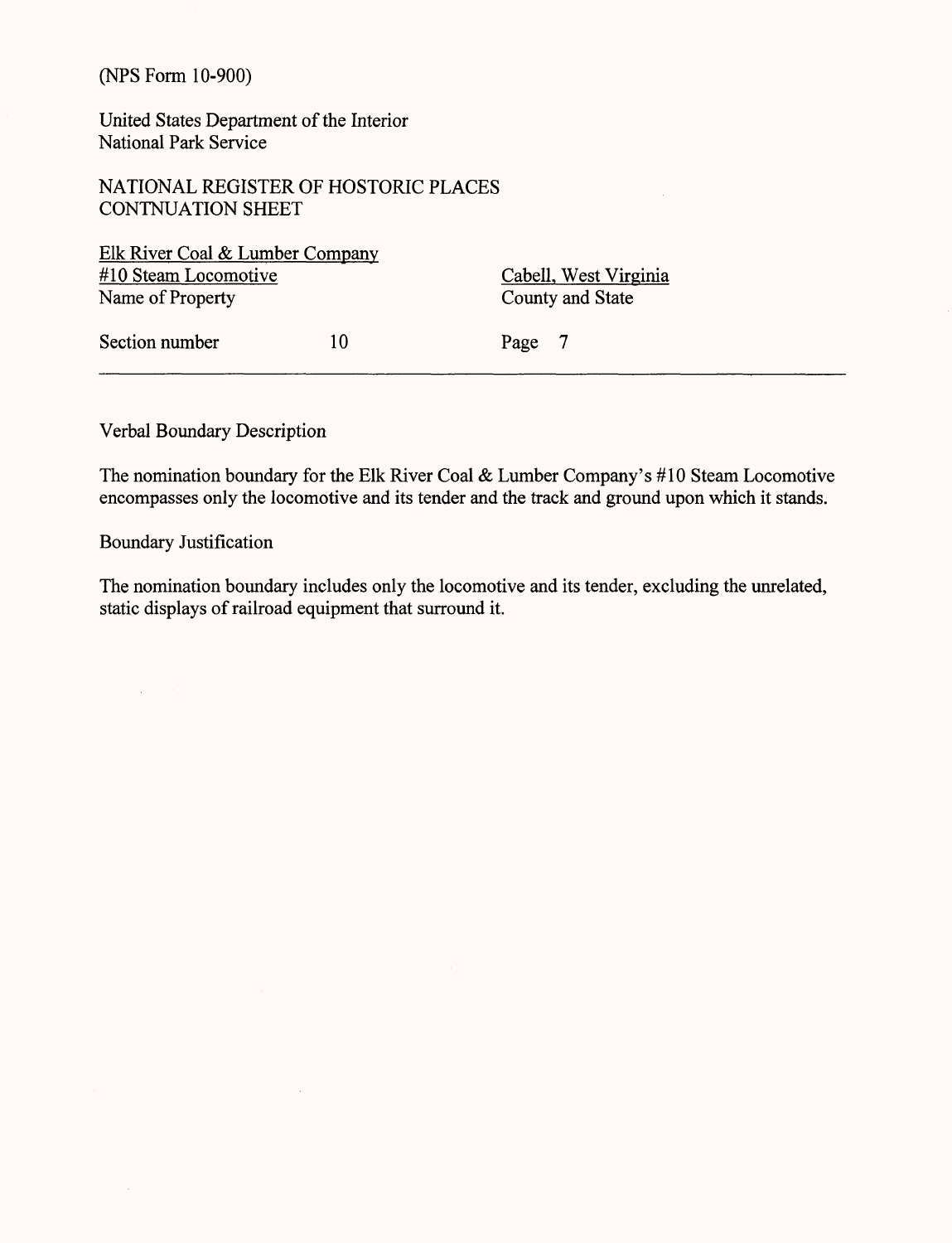United States Department of the Interior National Park Service

NATIONAL REGISTER OF HISTORIC PLACES CONTINUATION SHEET

Elk River Coal & Lumber Company #10 Steam Locomotive **Name of Property**

Cabell, West Virginia **County and State**

| <b>Section number</b>             | Photographs                               | $\overline{8}$<br>Page |  |
|-----------------------------------|-------------------------------------------|------------------------|--|
| Photographer:<br>Date:<br>Images: | Alan Rowe, WV SHPO<br>May 2006<br>Digital |                        |  |
| Photo 1 of 7                      | Facing southeast                          |                        |  |
| Photo 2 of 7                      | Facing southeast                          |                        |  |
| Photo 3 of 7                      | Facing east                               |                        |  |
| Photo 4 of 7                      | Facing northwest                          |                        |  |
| Photo 5 of 7                      | Facing northeast                          |                        |  |
| Photo 6 of 7                      | Facing east                               |                        |  |
| Photo 7 of 7                      | Facing northwest                          |                        |  |